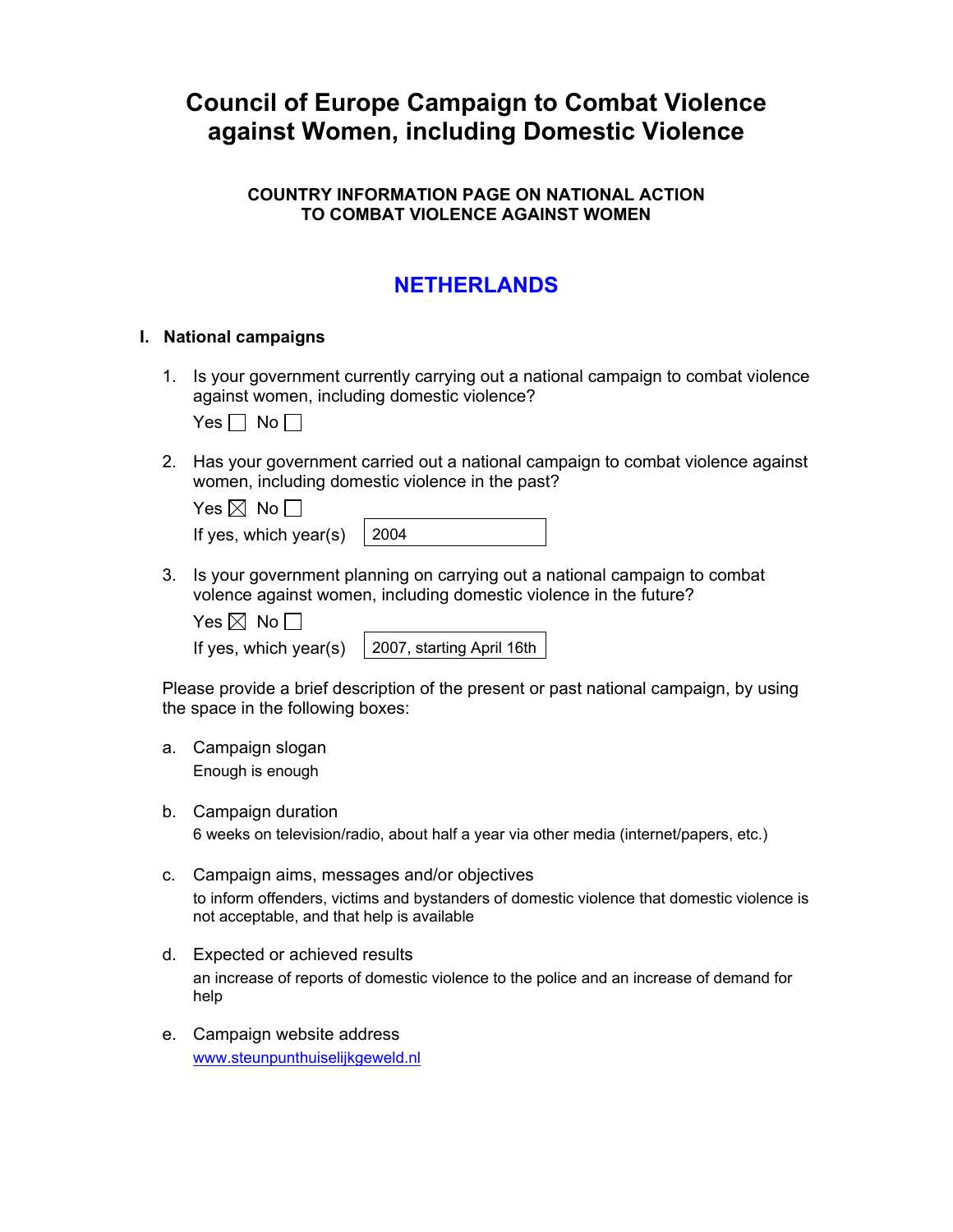### **II. National Plan of Action**

1. Has your government adopted a national plan of action to combat violence against women, including domestic violence?

| Yes $\boxtimes$ No $\Box$ |                                              |
|---------------------------|----------------------------------------------|
| If yes, which year        | 2002–2008, so the programme is still running |

2. Is your government currently implementing a national plan of action to combat violence against women, including domestic violence?

| es $\boxtimes$ | <b>No</b> |
|----------------|-----------|
|----------------|-----------|

3. Has your government implemented a national plan of action to combat violence against women, including domestic violence in the past?

| Yes $\boxtimes$ No $\Box$               |  |
|-----------------------------------------|--|
| If yes, which year(s) $\vert$ see above |  |

4. Is your government planning on implementing a national plan of action to combat violence against women, including domestic violence in the future?

| Yes $\Box$ No $\Box$                    |  |
|-----------------------------------------|--|
| If yes, which year(s) $\vert$ see above |  |

Please provide a brief description of the national plan of action, by using the space in the following boxes:

- a. Aims, activities and expected or achieved results of the national plan of action To create a nationwide infrastructure consisting of e.g. :
	- local and regional working partnerships that form binding agreements and develop a watertight plan with regard to domestic violence, Local Advice and Support Centres
	- a coordinating role for the municipal authorities
	- women's shelter
	- offender treatment programmes
	- national support programme for domestic violence
- b. Duration of the national plan of action 2002-2008
- c. National Plan of Action website address [www.huiselijkgeweld.nl](http://www.huiselijkgeweld.nl/)

#### **III. National Task Force/inter-agency working group to combat violence against women, including domestic violence**

a. Has your government set up a national Task Force or inter-agency working group to combat violence against women, including domestic violence?

Yes  $\boxtimes$  No  $\Box$